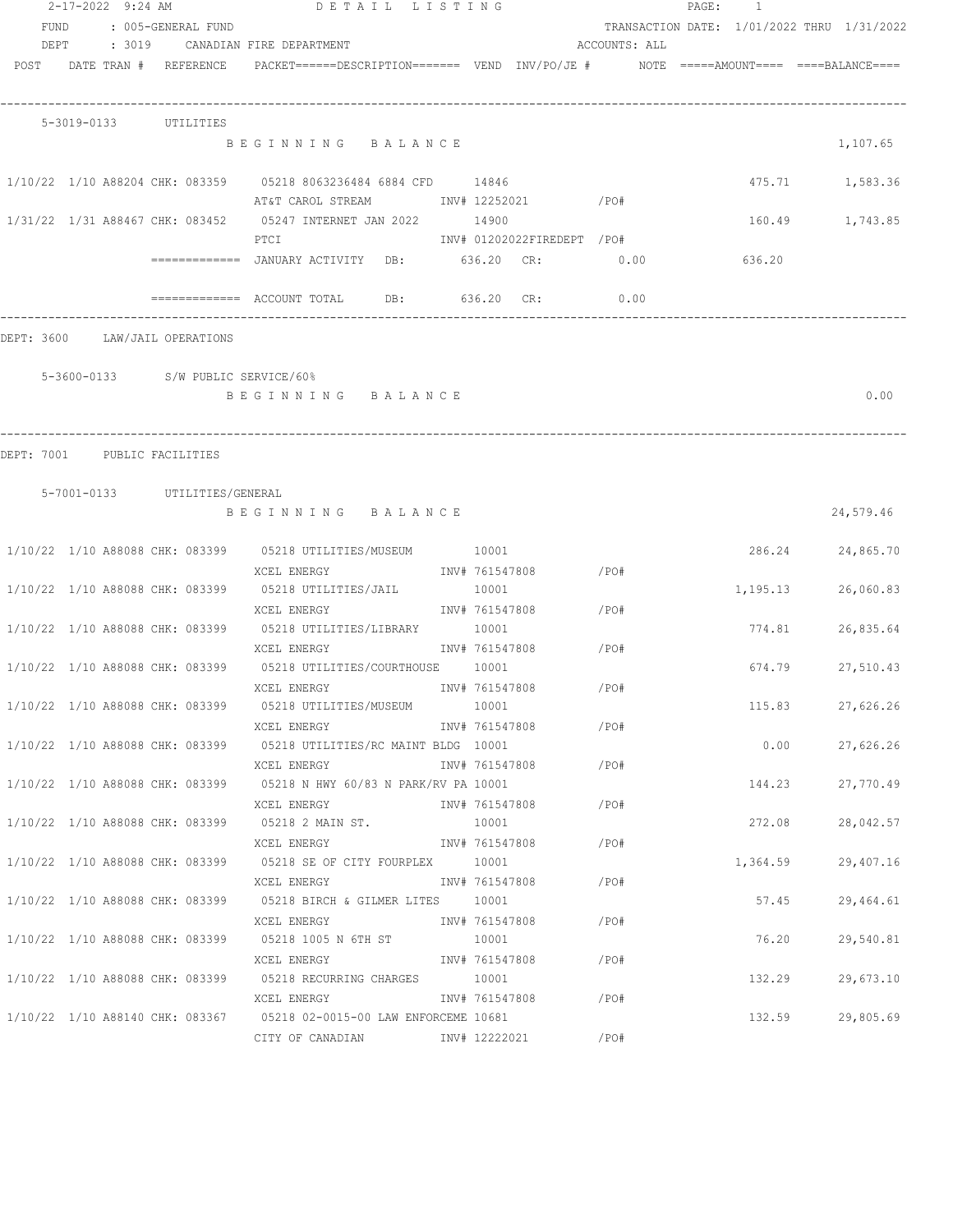|      |                                 |                          | $2-17-2022$ 9:24 AM DETAIL LISTING                                                      |                               |               | PAGE: 2                                    |            |
|------|---------------------------------|--------------------------|-----------------------------------------------------------------------------------------|-------------------------------|---------------|--------------------------------------------|------------|
| FUND |                                 | : 005-GENERAL FUND       |                                                                                         |                               |               | TRANSACTION DATE: 1/01/2022 THRU 1/31/2022 |            |
| DEPT |                                 | : 7001 PUBLIC FACILITIES |                                                                                         |                               | ACCOUNTS: ALL |                                            |            |
|      | POST DATE TRAN # REFERENCE      |                          | PACKET======DESCRIPTION======= VEND INV/PO/JE #    NOTE =====AMOUNT==== ====BALANCE==== |                               |               |                                            |            |
|      |                                 |                          |                                                                                         |                               |               |                                            |            |
|      |                                 |                          | 1/10/22 1/10 A88140 CHK: 083367 05218 02-0020-00 LIBRARY 10681                          |                               |               | 96.14                                      | 29,901.83  |
|      |                                 |                          | CITY OF CANADIAN                                                                        | INV# 12222021 /PO#            |               |                                            |            |
|      |                                 |                          | 1/10/22 1/10 A88140 CHK: 083367 05218 02-0025-00 LIBRARY 10681                          |                               |               | 40.43                                      | 29,942.26  |
|      |                                 |                          | CITY OF CANADIAN                                                                        | INV# 12222021<br>$\angle$ PO# |               |                                            |            |
|      |                                 |                          | 1/10/22 1/10 A88140 CHK: 083367 05218 04-1045-01 HC FIRE BARN 10681                     |                               |               | 10.70                                      | 29,952.96  |
|      |                                 |                          | CITY OF CANADIAN                                                                        | INV# 12222021                 | /PO#          |                                            |            |
|      |                                 |                          | 1/10/22 1/10 A88140 CHK: 083367 05218 04-1060-00 EXH-4H PENS 10681                      |                               |               | 39.66                                      | 29,992.62  |
|      |                                 |                          | CITY OF CANADIAN                                                                        | INV# 12222021                 | /PO#          |                                            |            |
|      |                                 |                          | 1/10/22 1/10 A88140 CHK: 083367 05218 04-1061-00 EXHIBITION CT 10681                    |                               |               | 29.43                                      | 30,022.05  |
|      |                                 |                          | CITY OF CANADIAN INV# 12222021                                                          |                               | /PO#          |                                            |            |
|      |                                 |                          | 1/10/22 1/10 A88140 CHK: 083367 05218 04-1095-00 COURTHOUSE 10681                       |                               |               | 915.05                                     | 30,937.10  |
|      |                                 |                          | CITY OF CANADIAN MOTHOM INV# 12222021                                                   |                               | /PO#          |                                            |            |
|      |                                 |                          | 1/10/22 1/10 A88140 CHK: 083367 05218 04-1096-00 COURTHOUSE #2 10681                    |                               |               | 846.17                                     | 31,783.27  |
|      |                                 |                          | CITY OF CANADIAN              INV# 12222021               /PO#                          |                               |               |                                            |            |
|      |                                 |                          | 1/10/22 1/10 A88140 CHK: 083367 05218 05-0861-01 HC FIRE DEPT 10681                     |                               |               | 207.11                                     | 31,990.38  |
|      |                                 |                          | CITY OF CANADIAN MOTHOM INV# 12222021                                                   | $\angle$ PO#                  |               |                                            |            |
|      |                                 |                          | 1/10/22 1/10 A88140 CHK: 083367 05218 05-0862-01 HC FIRE DEPT 10681                     |                               |               | 14.71                                      |            |
|      |                                 |                          | CITY OF CANADIAN MW# 12222021                                                           |                               | /PO#          |                                            | 32,005.09  |
|      |                                 |                          |                                                                                         |                               |               |                                            |            |
|      |                                 |                          | 1/10/22 1/10 A88140 CHK: 083367 05218 05-0865-01 RVP MUSEUM 10681                       |                               |               | 60.70                                      | 32,065.79  |
|      |                                 |                          | CITY OF CANADIAN                                                                        | INV# 12222021                 | /PO#          |                                            |            |
|      |                                 |                          | 1/10/22 1/10 A88140 CHK: 083367 05218 05-0866-01 RVP MUSEUM 2 10681                     |                               |               | 205.30                                     | 32,271.09  |
|      |                                 |                          | CITY OF CANADIAN                                                                        | INV# 12222021                 | /PO#          |                                            |            |
|      |                                 |                          | 1/10/22 1/10 A88140 CHK: 083367 05218 01-0002 BALLPARK 10681                            |                               |               | 0.00                                       | 32,271.09  |
|      |                                 |                          | CITY OF CANADIAN                                                                        | INV# 12222021                 | /PO#          |                                            |            |
|      |                                 |                          | 1/10/22 1/10 A88175 CHK: 083396 05218 040-001-1415-01-LIBRARY 13824                     |                               |               | 122.34                                     | 32, 393.43 |
|      |                                 |                          | WEST TEXAS GAS, INC                                                                     | $/$ PO#<br>INV# 01042022      |               |                                            |            |
|      |                                 |                          | 1/10/22 1/10 A88175 CHK: 083396 05218 040-001-4000-01 EX CENTE 13824                    |                               |               | 533.47                                     | 32,926.90  |
|      |                                 |                          | WEST TEXAS GAS, INC                                                                     | $/$ PO#<br>INV# 01042022      |               |                                            |            |
|      | 1/10/22 1/10 A88175 CHK: 083396 |                          | 05218  040-001-5735-02-MUSEUM  13824                                                    |                               |               | 274.92                                     | 33,201.82  |
|      |                                 |                          | WEST TEXAS GAS, INC NOT INV# 01042022                                                   | /PO#                          |               |                                            |            |
|      |                                 |                          | 1/10/22 1/10 A88175 CHK: 083396 05218 040-001-5815-01-BALLPARK 13824                    |                               |               | 30.00                                      | 33, 231.82 |
|      |                                 |                          | WEST TEXAS GAS, INC INV# 01042022                                                       |                               | /PO#          |                                            |            |
|      |                                 |                          | 1/10/22 1/10 A88175 CHK: 083396 05218 040-001-5810-01-PAVILION 13824                    |                               |               | 46.06                                      | 33,277.88  |
|      |                                 |                          | WEST TEXAS GAS, INC        INV# 01042022                                                |                               | /PO#          |                                            |            |
|      |                                 |                          | 1/10/22 1/10 A88175 CHK: 083396 05218 040-001-1405-01 COURTHOU 13824                    |                               |               | 289.37                                     | 33,567.25  |
|      |                                 |                          | WEST TEXAS GAS, INC                                                                     | INV# 01042022                 | /PO#          |                                            |            |
|      |                                 |                          | 1/10/22 1/10 A88175 CHK: 083396 05218 040-013-0045-00 CFD MAIN 13824                    |                               |               | 482.89                                     | 34,050.14  |
|      |                                 |                          | WEST TEXAS GAS, INC                                                                     | INV# 01042022                 | /PO#          |                                            |            |
|      |                                 |                          | 1/10/22 1/10 A88175 CHK: 083396 05218 040-013-0035-02 CFD MAIN 13824                    |                               |               | 145.64                                     | 34,195.78  |
|      |                                 |                          | WEST TEXAS GAS, INC                                                                     | INV# 01042022                 | /PO#          |                                            |            |
|      |                                 |                          | 1/17/22 1/18 A88339 CHK: 083415 05246 OTHER METERS                                      | 12592                         |               | 2,081.64                                   | 36, 277.42 |
|      |                                 |                          | NORTH PLAINS ELECTRIC CO- INV# 01042022GENERAL /PO#                                     |                               |               |                                            |            |
|      |                                 |                          | 1/17/22 1/18 A88339 CHK: 083415 05246 GEM VOTING BOOTH                                  | 12592                         |               | 104.52                                     | 36,381.94  |
|      |                                 |                          | NORTH PLAINS ELECTRIC CO- INV# 01042022GENERAL /PO#                                     |                               |               |                                            |            |
|      |                                 |                          | 1/31/22 1/31 A88430 CHK: 083439 05247 02-0015-00 LAW ENFORCEME 10681                    |                               |               | 82.58                                      | 36,464.52  |
|      |                                 |                          | CITY OF CANADIAN             INV# 01182022                                              |                               | /PO#          |                                            |            |
|      |                                 |                          | 1/31/22 1/31 A88430 CHK: 083439 05247 02-0020-00 LIBRARY 10681                          |                               |               | 62.55                                      | 36,527.07  |
|      |                                 |                          | CITY OF CANADIAN 1NV# 01182022 / PO#                                                    |                               |               |                                            |            |
|      |                                 |                          | 1/31/22 1/31 A88430 CHK: 083439 05247 02-0025-00 LIBRARY 10681                          |                               |               | 43.58                                      | 36,570.65  |
|      |                                 |                          | CITY OF CANADIAN MOTHOM INV# 01182022                                                   |                               | /PO#          |                                            |            |
|      |                                 |                          |                                                                                         |                               |               |                                            |            |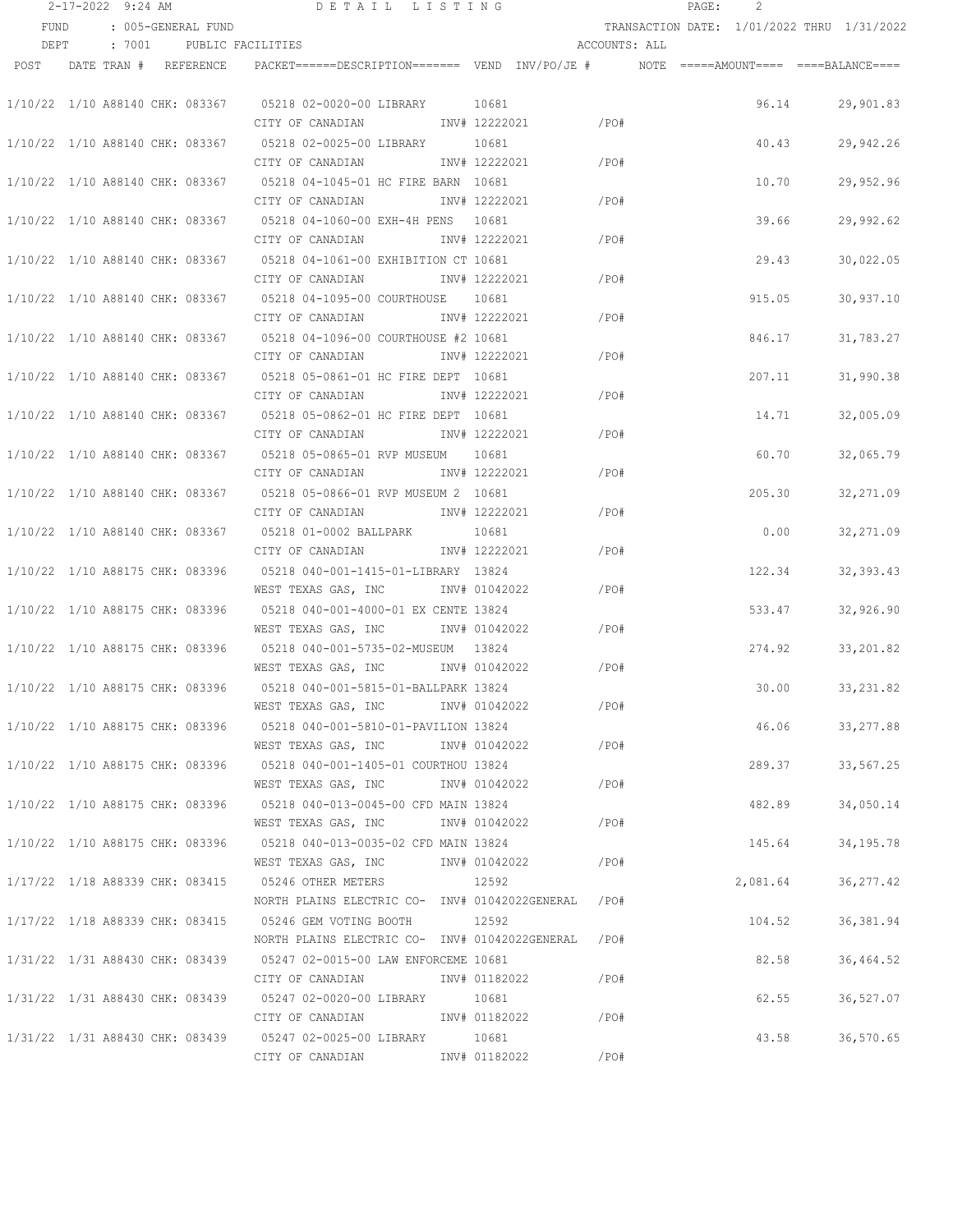|                                 | 2-17-2022 9:24 AM     |                    | DETAIL LISTING                                                                                                                  |               |               |                |                                                         |                     | PAGE:  | 3                                          |                  |
|---------------------------------|-----------------------|--------------------|---------------------------------------------------------------------------------------------------------------------------------|---------------|---------------|----------------|---------------------------------------------------------|---------------------|--------|--------------------------------------------|------------------|
| FUND                            |                       | : 005-GENERAL FUND |                                                                                                                                 |               |               |                |                                                         |                     |        | TRANSACTION DATE: 1/01/2022 THRU 1/31/2022 |                  |
|                                 |                       |                    | DEPT : 7001 PUBLIC FACILITIES                                                                                                   |               |               |                | ACCOUNTS: ALL                                           |                     |        |                                            |                  |
|                                 |                       |                    | POST DATE TRAN # REFERENCE PACKET======DESCRIPTION======= VEND INV/PO/JE # NOTE =====AMOUNT==== ===BALANCE====                  |               |               |                |                                                         |                     |        |                                            |                  |
|                                 |                       |                    |                                                                                                                                 |               |               |                |                                                         |                     |        |                                            |                  |
|                                 |                       |                    | 5-7001-0133 UTILITIES/GENERAL * (CONTINUED) *                                                                                   |               |               |                |                                                         |                     |        |                                            |                  |
|                                 |                       |                    |                                                                                                                                 |               |               |                |                                                         |                     |        |                                            |                  |
|                                 |                       |                    | 1/31/22 1/31 A88430 CHK: 083439 05247 04-1045-01 HC FIRE BARN 10681                                                             |               |               |                |                                                         |                     |        |                                            | 11.45 36,582.10  |
|                                 |                       |                    | CITY OF CANADIAN INV# 01182022                                                                                                  |               |               |                | /PO#                                                    |                     |        |                                            |                  |
|                                 |                       |                    | 1/31/22 1/31 A88430 CHK: 083439 05247 04-1060-00 EXH-4H PENS 10681                                                              |               |               |                |                                                         |                     |        |                                            | 120.03 36,702.13 |
|                                 |                       |                    | CITY OF CANADIAN INV# 01182022                                                                                                  |               |               |                | /PO#                                                    |                     |        |                                            |                  |
|                                 |                       |                    | 1/31/22 1/31 A88430 CHK: 083439 05247 04-1061-00 EXHIBITION CT 10681                                                            |               |               |                |                                                         |                     |        | 31.48                                      | 36,733.61        |
|                                 |                       |                    | CITY OF CANADIAN INV# 01182022                                                                                                  |               |               |                | $\angle$ PO#                                            |                     |        |                                            |                  |
|                                 |                       |                    | 1/31/22 1/31 A88430 CHK: 083439 05247 04-1095-00 COURTHOUSE 10681                                                               |               |               |                |                                                         |                     |        | 211.20                                     | 36,944.81        |
|                                 |                       |                    | CITY OF CANADIAN MW# 01182022                                                                                                   |               |               |                | $/$ PO#                                                 |                     |        |                                            |                  |
|                                 |                       |                    | 1/31/22 1/31 A88430 CHK: 083439 05247 04-1096-00 COURTHOUSE #2 10681                                                            |               |               |                |                                                         |                     |        | 162.01                                     | 37,106.82        |
|                                 |                       |                    | CITY OF CANADIAN METALLY 1182022                                                                                                |               |               |                | /PO#                                                    |                     |        |                                            |                  |
|                                 |                       |                    | 1/31/22 1/31 A88430 CHK: 083439 05247 05-0861-01 HC FIRE DEPT 10681                                                             |               |               |                |                                                         |                     |        | 82.58                                      | 37,189.40        |
|                                 |                       |                    | CITY OF CANADIAN INV# 01182022                                                                                                  |               |               |                | /PO#                                                    |                     |        |                                            |                  |
|                                 |                       |                    | 1/31/22 1/31 A88430 CHK: 083439 05247 05-0862-01 HC FIRE DEPT 10681                                                             |               |               |                |                                                         |                     |        | 33.99                                      | 37,223.39        |
|                                 |                       |                    | CITY OF CANADIAN INV# 01182022                                                                                                  |               |               |                | /PO#                                                    |                     |        |                                            |                  |
|                                 |                       |                    | 1/31/22 1/31 A88430 CHK: 083439 05247 05-0865-01 RVP MUSEUM 10681                                                               |               |               |                |                                                         |                     |        |                                            | 62.55 37,285.94  |
|                                 |                       |                    | CITY OF CANADIAN                                                                                                                | INV# 01182022 |               |                | /PO#                                                    |                     |        |                                            |                  |
|                                 |                       |                    | 1/31/22 1/31 A88430 CHK: 083439 05247 05-0866-01 RVP MUSEUM 2 10681                                                             |               |               |                |                                                         |                     |        | 116.80 37,402.74                           |                  |
|                                 |                       |                    | CITY OF CANADIAN                                                                                                                |               | INV# 01182022 |                | $\angle$ PO#                                            |                     |        |                                            |                  |
|                                 |                       |                    | 1/31/22 1/31 A88430 CHK: 083439 05247 01-0002 BALLPARK 10681<br>CITY OF CANADIAN               INV# 01182022               /PO# |               |               |                |                                                         |                     |        |                                            | $0.00$ 37,402.74 |
|                                 |                       |                    |                                                                                                                                 |               |               |                |                                                         |                     |        |                                            |                  |
|                                 |                       |                    | $=$ $=$ $=$ $=$ $=$ $=$ $=$ $NNUARY$ $ACTIVITY$ DB: $12,823.28$ CR: $0.00$ $12,823.28$                                          |               |               |                |                                                         |                     |        |                                            |                  |
|                                 |                       |                    |                                                                                                                                 |               |               |                |                                                         |                     |        |                                            |                  |
|                                 |                       |                    | $\text{---}\text{---}\text{---}\text{---}$ ACCOUNT TOTAL DB: 12,823.28 CR:                                                      |               |               |                | 0.00                                                    |                     |        |                                            |                  |
| DEPT: 7016 CEMETERY             |                       |                    |                                                                                                                                 |               |               |                |                                                         |                     |        |                                            |                  |
|                                 |                       |                    |                                                                                                                                 |               |               |                |                                                         |                     |        |                                            |                  |
|                                 | 5-7016-0133 UTILITIES |                    |                                                                                                                                 |               |               |                |                                                         |                     |        |                                            |                  |
|                                 |                       |                    | BEGINNING BALANCE                                                                                                               |               |               |                |                                                         |                     |        |                                            | 44.09            |
|                                 |                       |                    |                                                                                                                                 |               |               |                |                                                         |                     |        |                                            |                  |
| 1/10/22 1/10 A88088 CHK: 083399 |                       |                    | 05218 UTILITIES/CEMETERY                                                                                                        |               | 10001         |                |                                                         |                     |        | 1.82CR                                     | 42.27            |
|                                 |                       |                    | XCEL ENERGY                                                                                                                     |               |               | INV# 761547808 | $/$ PO#                                                 |                     |        |                                            |                  |
|                                 |                       |                    | =============  JANUARY ACTIVITY   DB:                                                                                           |               | $0.00$ CR:    |                |                                                         | 1.82CR              |        | 1.82CR                                     |                  |
|                                 |                       |                    |                                                                                                                                 |               |               |                |                                                         |                     |        |                                            |                  |
|                                 |                       |                    |                                                                                                                                 |               | $0.00$ CR:    |                |                                                         | 1.82CR              |        |                                            |                  |
|                                 |                       |                    |                                                                                                                                 |               |               |                |                                                         |                     |        |                                            |                  |
| *-*-*-*-*-*-*-*-*-*-*-*-*-*-    |                       |                    | 000 ERRORS IN THIS REPORT!                                                                                                      |               |               |                | $* - * - * - * - * - * - * - * - * - * - * - * - * - *$ |                     |        |                                            |                  |
|                                 |                       |                    | ** REPORT TOTALS ** --- DEBITS ---                                                                                              |               |               |                |                                                         | $---$ CREDITS $---$ |        |                                            |                  |
|                                 |                       |                    | BEGINNING BALANCES:                                                                                                             |               |               | 25,731.20      |                                                         |                     | 0.00   |                                            |                  |
|                                 |                       |                    | REPORTED ACTIVITY:                                                                                                              |               | 13,459.48     |                |                                                         |                     | 1.82CR |                                            |                  |
|                                 |                       |                    | ENDING BALANCES:                                                                                                                |               | 39,190.68     |                |                                                         |                     | 1.82CR |                                            |                  |
|                                 |                       |                    | TOTAL FUND ENDING BALANCE:                                                                                                      |               |               | 39,188.86      |                                                         |                     |        |                                            |                  |
|                                 |                       |                    |                                                                                                                                 |               |               |                |                                                         |                     |        |                                            |                  |

FUND: 010-AIRPORT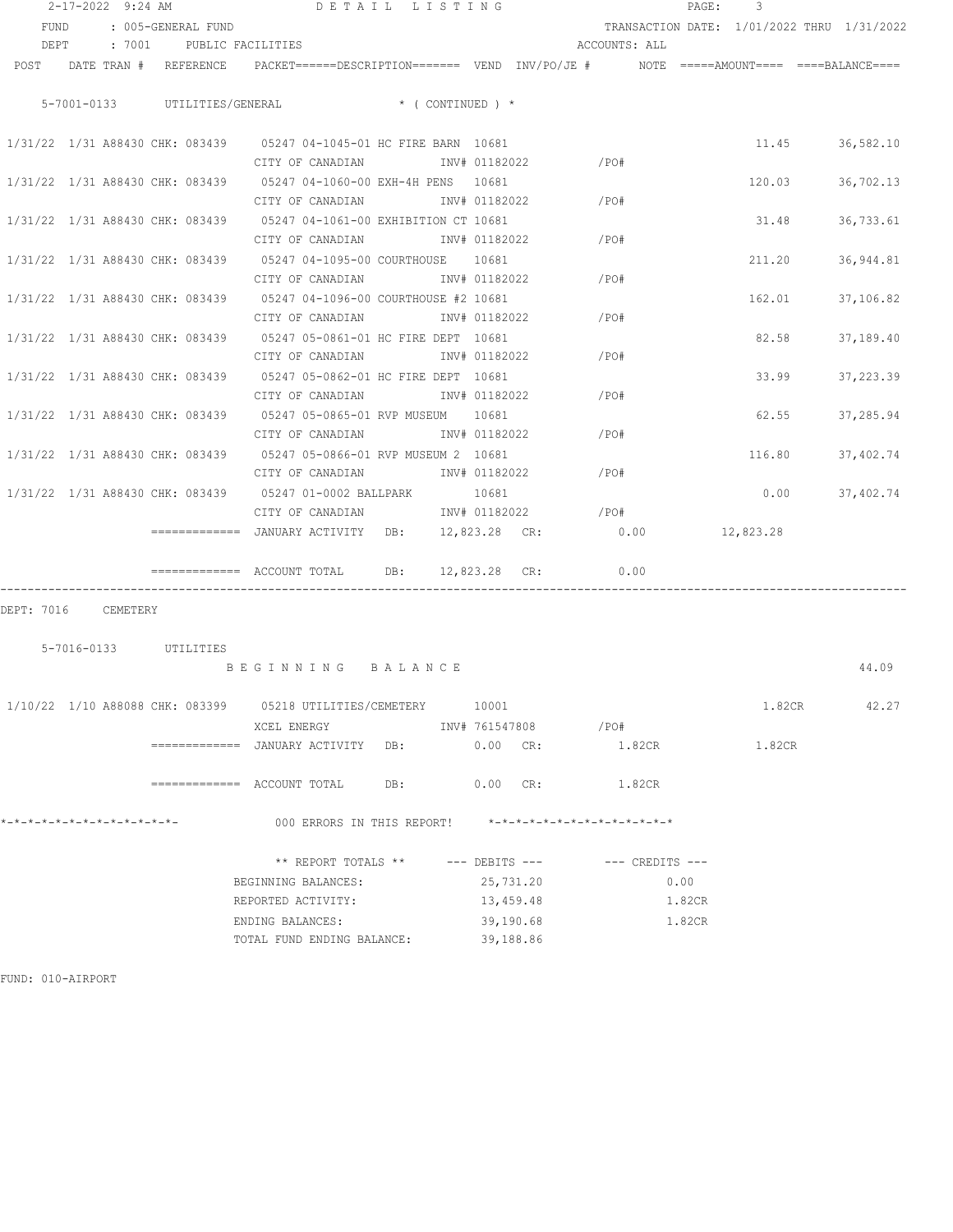| 2-17-2022 9:24 AM             |  |  |                             | DETAIL LISTING                                                                                                                                                                                                                                                                                                                                                             |       |  |                           |      |      | PAGE: 4 |                                            |                |
|-------------------------------|--|--|-----------------------------|----------------------------------------------------------------------------------------------------------------------------------------------------------------------------------------------------------------------------------------------------------------------------------------------------------------------------------------------------------------------------|-------|--|---------------------------|------|------|---------|--------------------------------------------|----------------|
|                               |  |  | FUND : 010-AIRPORT          |                                                                                                                                                                                                                                                                                                                                                                            |       |  |                           |      |      |         | TRANSACTION DATE: 1/01/2022 THRU 1/31/2022 |                |
|                               |  |  | DEPT : 7010 AIRPORT         |                                                                                                                                                                                                                                                                                                                                                                            |       |  | ACCOUNTS: ALL             |      |      |         |                                            |                |
|                               |  |  |                             | POST DATE TRAN # REFERENCE PACKET======DESCRIPTION======= VEND INV/PO/JE # NOTE =====AMOUNT==== ====BALANCE====                                                                                                                                                                                                                                                            |       |  |                           |      |      |         |                                            |                |
|                               |  |  |                             |                                                                                                                                                                                                                                                                                                                                                                            |       |  |                           |      |      |         |                                            |                |
|                               |  |  |                             |                                                                                                                                                                                                                                                                                                                                                                            |       |  |                           |      |      |         |                                            |                |
|                               |  |  | 5-7010-0133 UTILITIES       |                                                                                                                                                                                                                                                                                                                                                                            |       |  |                           |      |      |         |                                            |                |
|                               |  |  |                             | BEGINNING BALANCE                                                                                                                                                                                                                                                                                                                                                          |       |  |                           |      |      |         |                                            | 2,461.12       |
|                               |  |  |                             |                                                                                                                                                                                                                                                                                                                                                                            |       |  |                           |      |      |         |                                            |                |
|                               |  |  |                             | 1/10/22 1/10 A88271 CHK: 001924 05220 UTILITIES AIRPORT 10681                                                                                                                                                                                                                                                                                                              |       |  |                           |      |      |         |                                            | 29.42 2,490.54 |
|                               |  |  |                             | CITY OF CANADIAN MOTHOM INV# 12222021AIRPORT / PO#                                                                                                                                                                                                                                                                                                                         |       |  |                           |      |      |         |                                            |                |
|                               |  |  |                             | 1/10/22 1/10 A88277 CHK: 001921 05220 UTILITIES DEC 2021 14846                                                                                                                                                                                                                                                                                                             |       |  |                           |      |      |         | 310.24                                     | 2,800.78       |
|                               |  |  |                             | AT&T CAROL STREAM            INV# 12252021AIRPORT   /PO#                                                                                                                                                                                                                                                                                                                   |       |  |                           |      |      |         |                                            |                |
|                               |  |  |                             |                                                                                                                                                                                                                                                                                                                                                                            |       |  |                           |      |      |         | 607.52                                     | 3,408.30       |
|                               |  |  |                             | NORTH PLAINS ELECTRIC CO- INV# 01042022AIRPORT /PO#                                                                                                                                                                                                                                                                                                                        |       |  |                           |      |      |         |                                            |                |
|                               |  |  |                             | 1/31/22 1/31 A88412 CHK: 001931 05250 UTILITIES DEC 2021 10681                                                                                                                                                                                                                                                                                                             |       |  |                           |      |      |         | 31.48                                      | 3,439.78       |
|                               |  |  |                             | CITY OF CANADIAN MODEL INV# 01182022AIRPORT / PO#                                                                                                                                                                                                                                                                                                                          |       |  |                           |      |      |         |                                            |                |
|                               |  |  |                             | 1/31/22 1/31 A88417 CHK: 001932 05250 INTERNET JAN 2022 14900                                                                                                                                                                                                                                                                                                              |       |  |                           |      |      |         |                                            | 42.49 3,482.27 |
|                               |  |  |                             | PTCI                                                                                                                                                                                                                                                                                                                                                                       |       |  | INV# 01202022AIRPORT /PO# |      |      |         |                                            |                |
|                               |  |  |                             | ============   JANUARY  ACTIVITY    DB:         1,021.15    CR:                0.00                                                                                                                                                                                                                                                                                        |       |  |                           |      |      |         | 1,021.15                                   |                |
|                               |  |  |                             |                                                                                                                                                                                                                                                                                                                                                                            |       |  |                           |      |      |         |                                            |                |
|                               |  |  |                             | $\text{---}$ $\text{---}$ $\text{---}$ $\text{---}$ $\text{---}$ $\text{---}$ $\text{---}$ $\text{---}$ $\text{---}$ $\text{---}$ $\text{---}$ $\text{---}$ $\text{---}$ $\text{---}$ $\text{---}$ $\text{---}$ $\text{---}$ $\text{---}$ $\text{---}$ $\text{---}$ $\text{---}$ $\text{---}$ $\text{---}$ $\text{---}$ $\text{---}$ $\text{---}$ $\text{---}$ $\text{---$ |       |  |                           |      |      |         |                                            |                |
|                               |  |  |                             |                                                                                                                                                                                                                                                                                                                                                                            |       |  |                           |      |      |         |                                            |                |
|                               |  |  |                             |                                                                                                                                                                                                                                                                                                                                                                            |       |  |                           |      |      |         |                                            |                |
|                               |  |  |                             |                                                                                                                                                                                                                                                                                                                                                                            |       |  |                           |      |      |         |                                            |                |
|                               |  |  |                             | ** REPORT TOTALS ** --- DEBITS --- -- CREDITS ---                                                                                                                                                                                                                                                                                                                          |       |  |                           |      |      |         |                                            |                |
|                               |  |  |                             | BEGINNING BALANCES: 2,461.12                                                                                                                                                                                                                                                                                                                                               |       |  |                           |      | 0.00 |         |                                            |                |
|                               |  |  |                             | REPORTED ACTIVITY:                                                                                                                                                                                                                                                                                                                                                         |       |  | 1,021.15                  |      | 0.00 |         |                                            |                |
|                               |  |  |                             | ENDING BALANCES:                                                                                                                                                                                                                                                                                                                                                           |       |  | 3,482.27                  |      | 0.00 |         |                                            |                |
|                               |  |  |                             | TOTAL FUND ENDING BALANCE:                                                                                                                                                                                                                                                                                                                                                 |       |  | 3,482.27                  |      |      |         |                                            |                |
|                               |  |  |                             |                                                                                                                                                                                                                                                                                                                                                                            |       |  |                           |      |      |         |                                            |                |
| FUND: 011-ROAD & BRIDGE PCT 1 |  |  |                             |                                                                                                                                                                                                                                                                                                                                                                            |       |  |                           |      |      |         |                                            |                |
|                               |  |  |                             |                                                                                                                                                                                                                                                                                                                                                                            |       |  |                           |      |      |         |                                            |                |
|                               |  |  | DEPT: 4011 ROAD & BRIDGE 1  |                                                                                                                                                                                                                                                                                                                                                                            |       |  |                           |      |      |         |                                            |                |
|                               |  |  |                             |                                                                                                                                                                                                                                                                                                                                                                            |       |  |                           |      |      |         |                                            |                |
|                               |  |  | 5-4011-0133 UTILITIES/PCT 1 | BEGINNING BALANCE                                                                                                                                                                                                                                                                                                                                                          |       |  |                           |      |      |         |                                            | 610.33         |
|                               |  |  |                             |                                                                                                                                                                                                                                                                                                                                                                            |       |  |                           |      |      |         |                                            |                |
|                               |  |  |                             | 1/10/22 1/10 A88139 CHK: 083367 05218 UTILITITES PCT 1 DEC 202 10681                                                                                                                                                                                                                                                                                                       |       |  |                           |      |      |         |                                            | 29.43 639.76   |
|                               |  |  |                             | CITY OF CANADIAN               INV# 12202021PCT1        /PO#                                                                                                                                                                                                                                                                                                               |       |  |                           |      |      |         |                                            |                |
|                               |  |  |                             | 1/10/22 1/10 A88175 CHK: 083396 05218 040-001-3995-01-PCT 1 BA 13824                                                                                                                                                                                                                                                                                                       |       |  |                           |      |      |         |                                            | 228.34 868.10  |
|                               |  |  |                             |                                                                                                                                                                                                                                                                                                                                                                            |       |  |                           |      |      |         |                                            |                |
|                               |  |  |                             | WEST TEXAS GAS, INC MET INV# 01042022                                                                                                                                                                                                                                                                                                                                      |       |  |                           | /PO# |      |         | 148.02                                     |                |
|                               |  |  |                             | $1/17/22$ $1/18$ A88339 CHK: 083415 05246 PCT 1                                                                                                                                                                                                                                                                                                                            | 12592 |  |                           |      |      |         |                                            | 1,016.12       |
|                               |  |  |                             | NORTH PLAINS ELECTRIC CO- INV# 01042022GENERAL /PO#                                                                                                                                                                                                                                                                                                                        |       |  |                           |      |      |         |                                            |                |
|                               |  |  |                             | 1/31/22 1/31 A88429 CHK: 083439 05247 UTILITIES PCT 1 10681                                                                                                                                                                                                                                                                                                                |       |  |                           |      |      |         | 31.48                                      | 1,047.60       |
|                               |  |  |                             | CITY OF CANADIAN MOTHOM INV# 01172022PCT1 / PO#                                                                                                                                                                                                                                                                                                                            |       |  |                           |      |      |         |                                            |                |
|                               |  |  |                             | ============   JANUARY  ACTIVITY    DB:             437.27    CR:                  0.00                                                                                                                                                                                                                                                                                    |       |  |                           |      |      |         | 437.27                                     |                |
|                               |  |  |                             | DB:<br>============= ACCOUNT TOTAL                                                                                                                                                                                                                                                                                                                                         |       |  | 437.27 CR:                |      | 0.00 |         |                                            |                |
|                               |  |  |                             |                                                                                                                                                                                                                                                                                                                                                                            |       |  |                           |      |      |         |                                            |                |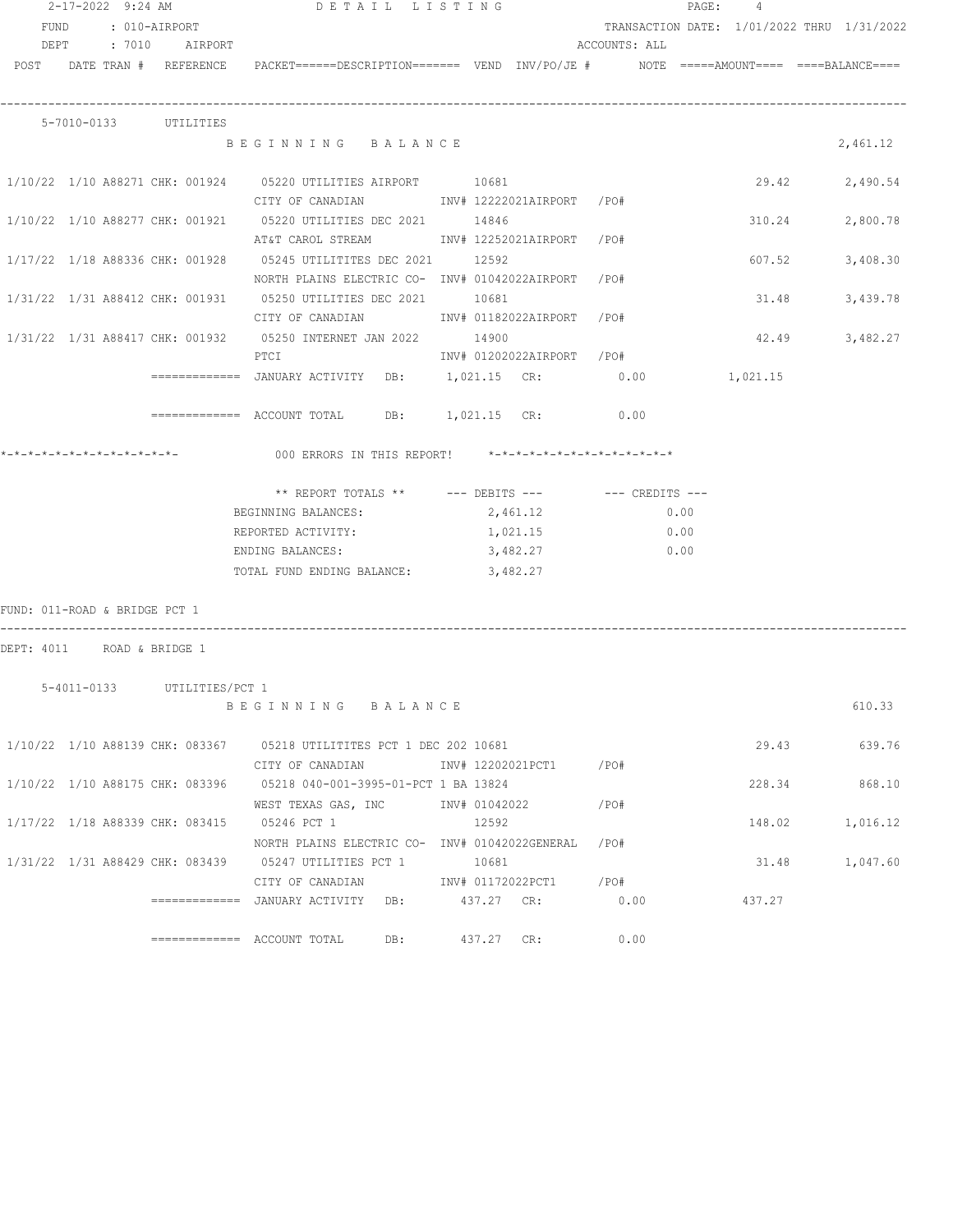|                                             |                           | $2-17-2022$ 9:24 AM DETAIL LISTING                                                                              |                                                      |                                            | PAGE: 5  |                 |
|---------------------------------------------|---------------------------|-----------------------------------------------------------------------------------------------------------------|------------------------------------------------------|--------------------------------------------|----------|-----------------|
| FUND                                        | : 011-ROAD & BRIDGE PCT 1 |                                                                                                                 |                                                      | TRANSACTION DATE: 1/01/2022 THRU 1/31/2022 |          |                 |
| DEPT : 4011 ROAD & BRIDGE 1                 |                           |                                                                                                                 |                                                      | ACCOUNTS: ALL                              |          |                 |
|                                             |                           | POST DATE TRAN # REFERENCE PACKET======DESCRIPTION======= VEND INV/PO/JE # NOTE =====AMOUNT==== ====BALANCE==== |                                                      |                                            |          |                 |
| *_*_*_*_*_*_*_*_*_*_*_*_*_*_*_              |                           | 000 ERRORS IN THIS REPORT! *-*-*-*-*-*-*-*-*-*-*-*-*-*-                                                         |                                                      |                                            |          |                 |
|                                             |                           |                                                                                                                 | ** REPORT TOTALS ** --- DEBITS --- -- -- CREDITS --- |                                            |          |                 |
|                                             |                           | BEGINNING BALANCES:                                                                                             | 610.33                                               | 0.00                                       |          |                 |
|                                             |                           | REPORTED ACTIVITY:                                                                                              | 437.27                                               | 0.00                                       |          |                 |
|                                             |                           | ENDING BALANCES:                                                                                                | 1,047.60                                             | 0.00                                       |          |                 |
|                                             |                           | TOTAL FUND ENDING BALANCE:                                                                                      | 1,047.60                                             |                                            |          |                 |
| FUND: 012-ROAD & BRIDGE PCT 2               |                           |                                                                                                                 |                                                      |                                            |          |                 |
| DEPT: 4012 ROAD & BRIDGE 2                  |                           |                                                                                                                 |                                                      |                                            |          |                 |
| 5-4012-0133 UTILITIES/PCT 2                 |                           |                                                                                                                 |                                                      |                                            |          |                 |
|                                             |                           | BEGINNING BALANCE                                                                                               |                                                      |                                            |          | 354.23          |
|                                             |                           | $1/11/22$ $1/11$ B08266 INV 30748 00999 PCT 2 UTILITIES/LPG $JEF$ 002368                                        |                                                      |                                            |          | 949.00 1,303.23 |
| 1/17/22 1/18 A88339 CHK: 083415 05246 PCT 2 |                           |                                                                                                                 | 12592                                                |                                            | 171.29   | 1,474.52        |
|                                             |                           | NORTH PLAINS ELECTRIC CO- INV# 01042022GENERAL /PO#                                                             |                                                      |                                            |          |                 |
|                                             |                           | ============   JANUARY  ACTIVITY     DB:          1,120.29    CR:                  0.00                         |                                                      |                                            | 1,120.29 |                 |
|                                             |                           | ============ ACCOUNT TOTAL DB: 1,120.29 CR: 0.00                                                                |                                                      |                                            |          |                 |
|                                             |                           | 000 ERRORS IN THIS REPORT! *-*-*-*-*-*-*-*-*-*-*-*-*-*-                                                         |                                                      |                                            |          |                 |
|                                             |                           |                                                                                                                 | ** REPORT TOTALS ** --- DEBITS --- -- -- CREDITS --- |                                            |          |                 |
|                                             |                           | BEGINNING BALANCES:                                                                                             | 354.23                                               | 0.00                                       |          |                 |
|                                             |                           | REPORTED ACTIVITY:                                                                                              | 1,120.29                                             | 0.00                                       |          |                 |
|                                             |                           | ENDING BALANCES:                                                                                                | 1,474.52                                             | 0.00                                       |          |                 |
|                                             |                           | TOTAL FUND ENDING BALANCE:                                                                                      | 1,474.52                                             |                                            |          |                 |
| FUND: 013-ROAD & BRIDGE PCT 3               |                           |                                                                                                                 |                                                      |                                            |          |                 |
| DEPT: 4013 ROAD & BRIDGE 3                  |                           |                                                                                                                 |                                                      |                                            |          |                 |
| 5-4013-0133 UTILITIES/PCT 3                 |                           |                                                                                                                 |                                                      |                                            |          |                 |
|                                             |                           | BEGINNING BALANCE                                                                                               |                                                      |                                            |          | 503.82          |
|                                             |                           | 1/10/22 1/10 A88203 CHK: 083384 05218 UTITLITIES PCT 3 14777                                                    |                                                      |                                            | 111.95   | 615.77          |
|                                             |                           | RESOUND NETWORKS LLC MINV# 356352                                                                               |                                                      | $/$ PO#                                    |          |                 |
| 1/17/22 1/18 A88339 CHK: 083415 05246 PCT 3 |                           |                                                                                                                 | 12592                                                |                                            | 273.97   | 889.74          |
|                                             |                           | NORTH PLAINS ELECTRIC CO- INV# 01042022GENERAL /PO#                                                             |                                                      |                                            |          |                 |
|                                             |                           | ============= JANUARY ACTIVITY DB:                                                                              | 385.92 CR:                                           | 0.00                                       | 385.92   |                 |
|                                             |                           |                                                                                                                 | 385.92 CR:                                           | 0.00                                       |          |                 |